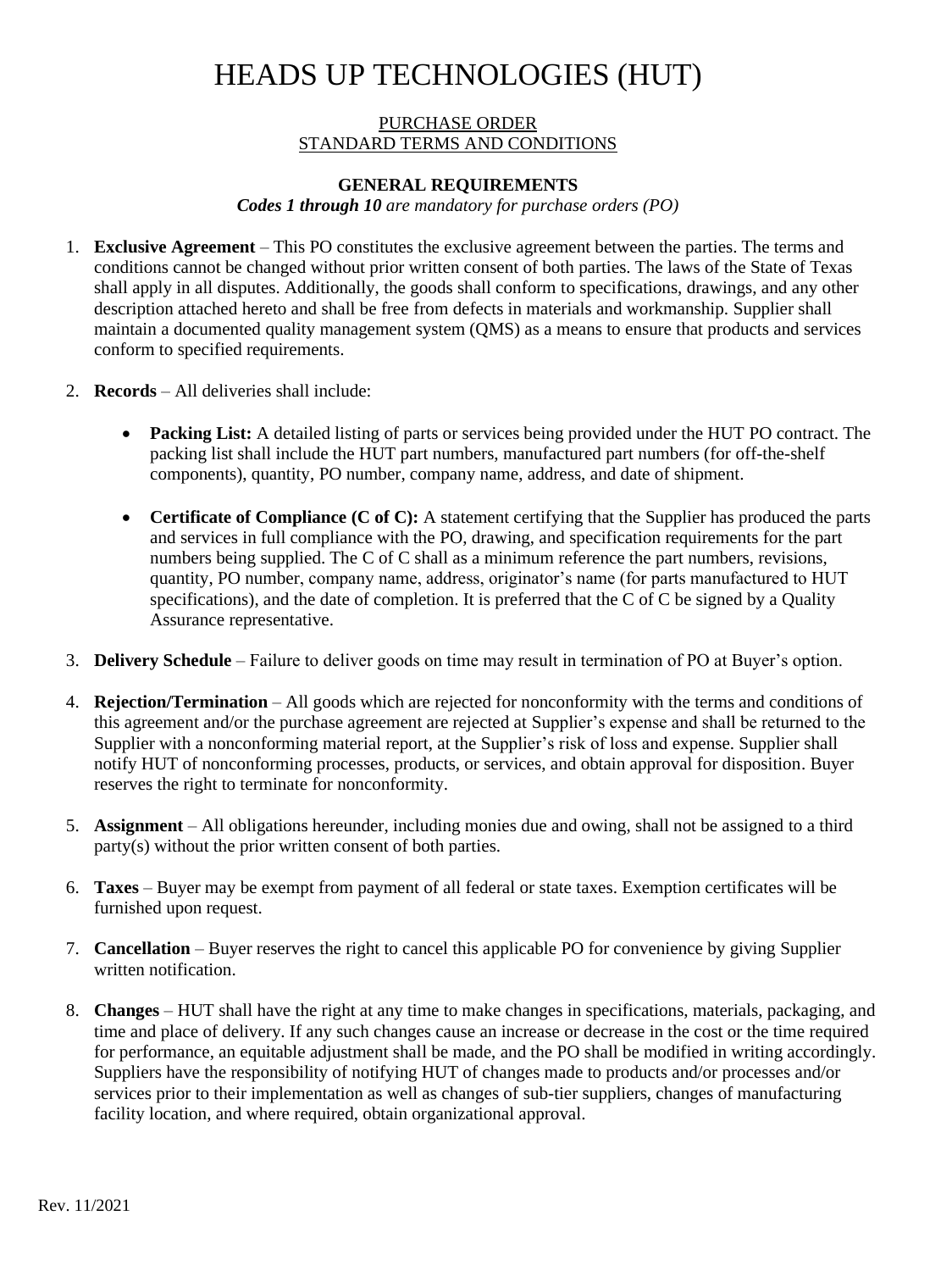# HEADS UP TECHNOLOGIES (HUT)

#### PURCHASE ORDER STANDARD TERMS AND CONDITIONS

- 9. **Termination**  HUT reserves the right to terminate the PO, in whole or in part, at any time, upon written notice to Supplier for HUT's sole convenience, or in the event of Supplier material breach of the PO or insolvency. In the event HUT terminates a PO at HUT's convenience, HUT's sole liability shall be to pay for finished goods that the Supplier has manufactured prior to termination.
- 10. **Compliance with Law**  Supplier warrants that all goods and services furnished pursuant to this PO have been and will be produced or performed in compliance with all applicable federal, state, local and foreign laws, orders, rules, and regulations.

### **SPECIAL REQUIREMENTS**

*Code 11 is mandatory on PO for chemical products that require age control.*

11. **Life Limited (Shelf Life) Items** – Supplier shall ensure that the item's life upon delivery to HUT is current or at least has 75% of its life remaining according to the manufacturer's specification.

> *Code 12 is not mandatory for products fabricated to HUT design data.*

12. **Counterfeit Parts/Material Prevention** – The supplier shall establish and maintain a counterfeit parts/material prevention and control program using AS5553 (Ref. elements of Section 4) and/or AS6174 (Ref. elements of Section 3) to ensure that counterfeit work is not delivered to HUT. The purpose of Supplier's program shall be to develop a robust process to prevent the delivery of counterfeit commodities and control commodities identified as counterfeit.

> *Codes 13 – 14 are mandatory on PO for products fabricated to HUT design data.*

- 13. **Supplier Flow Down Requirements**  The Supplier is responsible for flowing down to its sub-tier suppliers, those PO requirements and key characteristic requirements including customer requirements that are applicable to the subcontracted action. Additionally, the Supplier is responsible for ensuring that all its employees are aware of but not limited to their contribution to product or service conformity, its contribution to product safety, and the importance of ethical behavior.
- 14. **Quality Surveillance**  HUT and its customers reserve the right to survey all work under this PO, at any level of the supply chain, including any Supplier's subcontracted action. HUT, its customer personnel, and/or any regulatory agency authorities shall be permitted access (with HUT oversight) to the applicable records and work being performed under this PO. Quality records are to be maintained for a minimum of ten (10) years unless otherwise specified by order.

*Code 15 is mandatory for unapproved one (1) time buy Class I and Class II Supplier PO.*

15. **100% Inspection** – 100% inspection is required by the Supplier. Inspection sampling plans are not permitted.